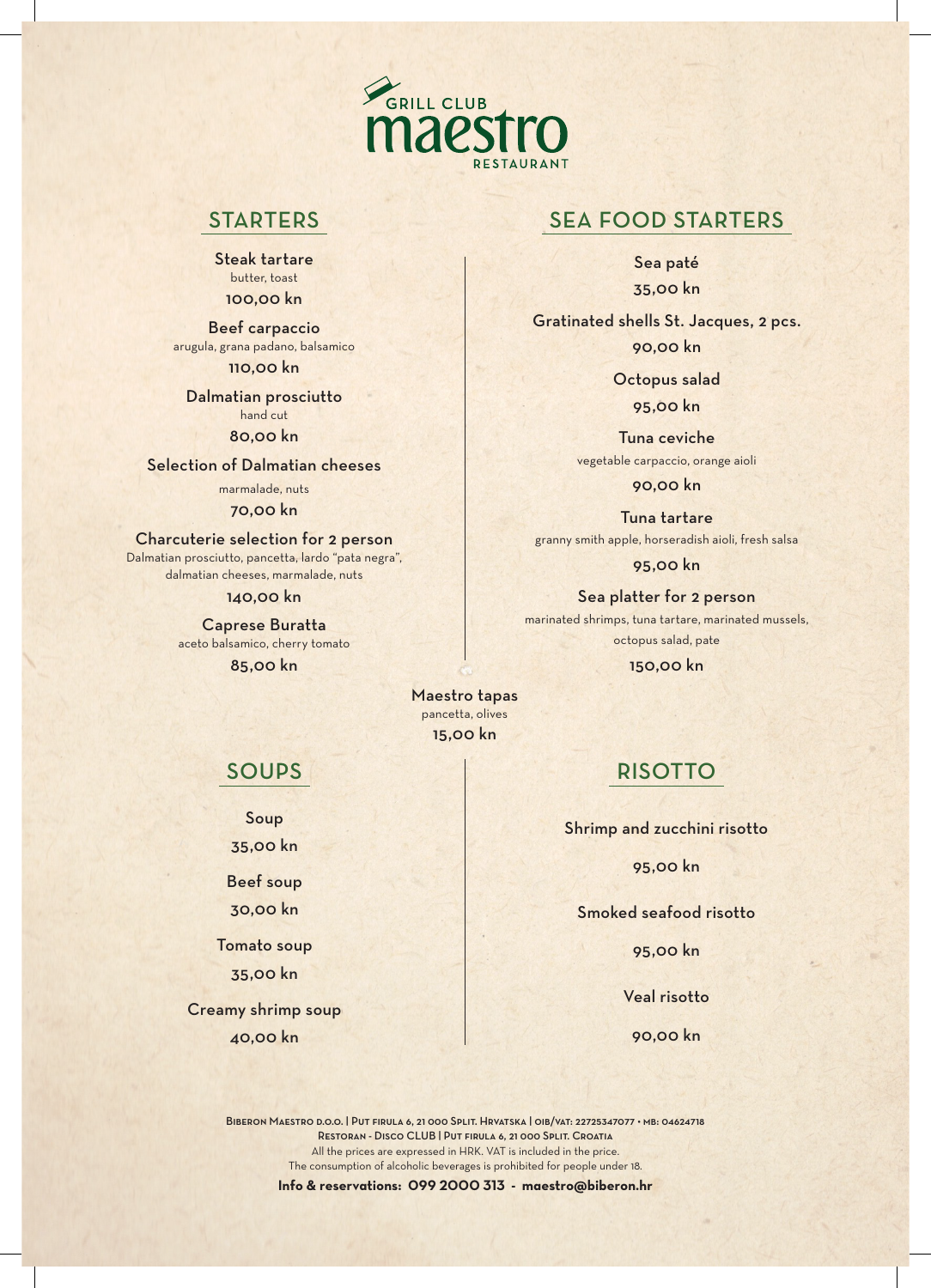# **PASTA**

Korčula MACARONI, homemade pasta with shrimps in tomato sauce 95,00 kn

Korčula MACARONI, homemade pasta with prosciutto and truffle 95,00 kn

Beef TAGLIATELLE mushroom, zucchini, beef steak, tagliatelle 105,00 kn

## GNOCCHI

GNOCCHI with pesto Genovese nuts, dry curd cottage cheese 85,00 kn

> GNOCCHI with shrimps, truffle and blue crab 110,00 kn

## MAESTRO SALADS

Cezar salad turkey breast, salad mix, dressing 95,00 kn

Bisteca salad grana padano, beef tagliata, dressing

#### 110,00 kn

Smoked shrimp salad avocado, fresh salsa, salad mix

#### 100,00 kn

Tuna and shrimp salad grilled tuna, marinated shrimps, salad mix, dressing 110,00 kn

## FISH

Monkfish steak grilled 135,00 kn

> Tuna steak grilled 155,00 kn

Vongole clams and mussels buzara 115,00 kn

> Scampi buzara 160,00 kn

Brodetto for two lobster, clams, scampi, white fish, homemade pasta 390,00 kn

## FISH

**Grilled** šampjer, orada, lubin ... 495,00 kn/kg

Al forno homemade potato, vegetables 550,00 kn/kg

# LOBSTER

**Grilled** 790,00 kn/kg Pasta in tomato sauce 890,00 kn/kg

Grilled Scampi 495,00 kn/kg

Grilled Calamari 350,00 kn/kg

### SIDE DISHES FOR FISH

Grilled zucchini 40,00 kn

Dalmatian swiss chard 35,00 kn

Easy boiled potato 30,00 kn

Basic white rice 25,00 kn

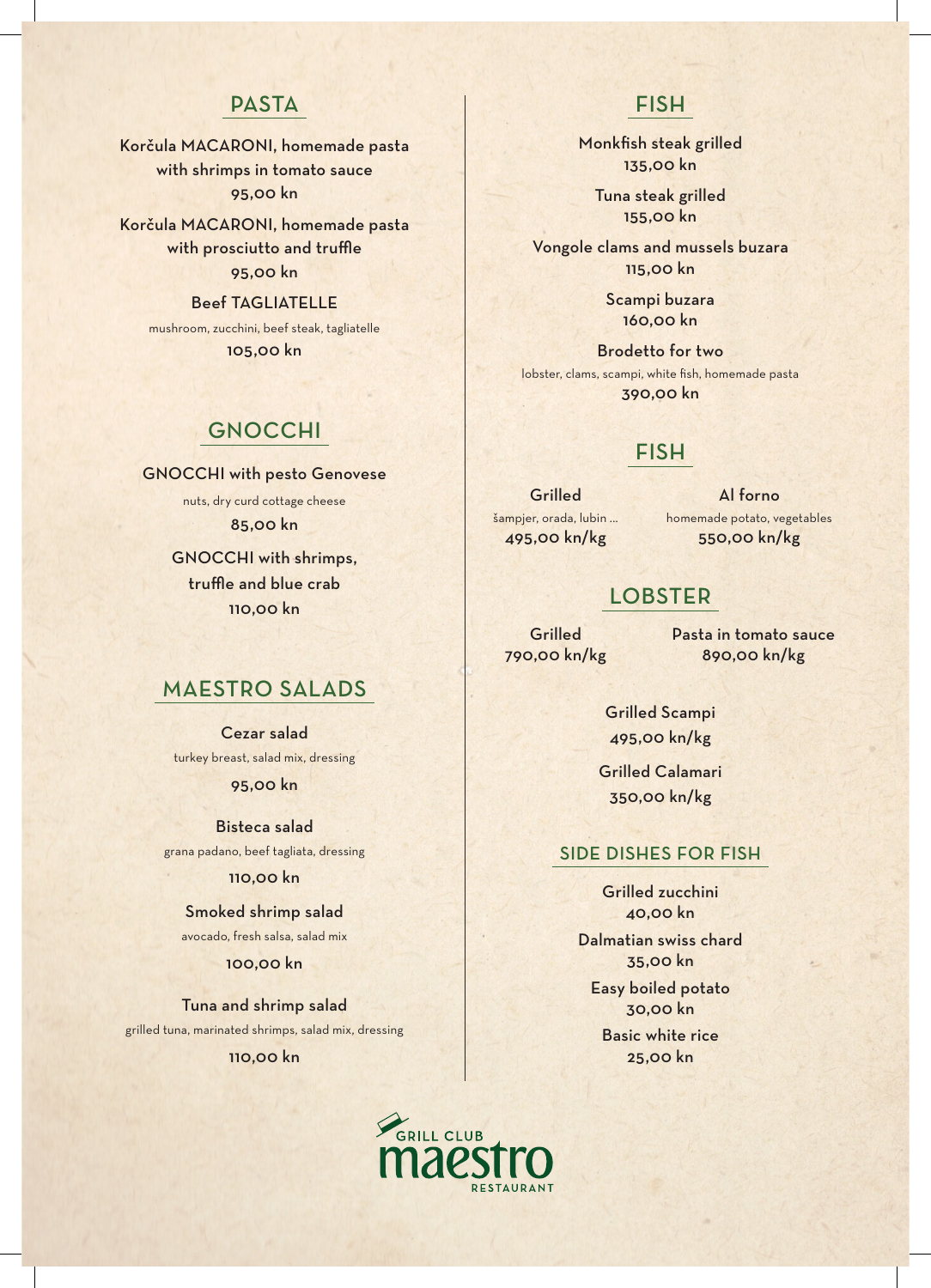## GRILLED MEAT

Veal short ribs, 250 g 95,00 kn

Veal cutlets, 300 g 130,00 kn

Black pork loin chops, 300 g 120,00 kn

> Lamb cutlets, 400 g 140,00 kn

> > Turkey breast 95,00 kn

Boneless chicken 85,00 kn

Gourmet steak with cheese 75,00 kn

> Ćevapi 100% beef 70,00 kn

Ćevapi with kaymak 80,00 kn

#### Burger

Classic beef burger homemade fries 95,00 kn

Maestro burger with truffle homemade fries 105,00 kn

## SIDE DISH

Fries 30,00 kn

Fries with truffle 40,00 kn Grilled vegetables

Mediterranean potato 35,00 kn

Penne with truffle 40,00 kn

Pasta with cheese 35,00 kn

40,00 kn

## ADDITIONS

Ajvar, Kajmak, Grano Padano, Flatbread Handmade, Bread Handmade

10,00 kn

# PREMIUM STEAK

BEEF STEAK, 300 g 195,00 kn

TOMAHAWK veal steak, 400 g 245,00 kn

> WAGYU steak, 230 g 390,00 kn

RAMSTEAK beef, 300 g 185,00 kn Dry Age 45

"RIB EYE" beef, 300 g 245,00 kn

TOMAHAWK beef, 1.300 g 790,00 kn

• Truffle • Gorgonzola

SAUCE · Gorgonzola 20,00 kn

• Green pepper • Dijon mustard

## STEAK PLATTER FOR 4

beef steak, rumpstek dry aged, veal tomahawk, fries, additions

870,00 kn

## GRILL PLATTER FOR 4

veal short ribs, lamb & Black pig cutlets, ćevapi, burger, boneless chicken, homemade french fries and addons 450,00 kn

## SIDE DISH - SALADS

Dalmatian seasonal salad 30,00 kn Cabbage and carrots in cream sauce 30,00 kn Arugula with cherry tomatoes 40,00 kn Feta cheese salad

peppers, pome, cucumber, black olives 45,00 kn